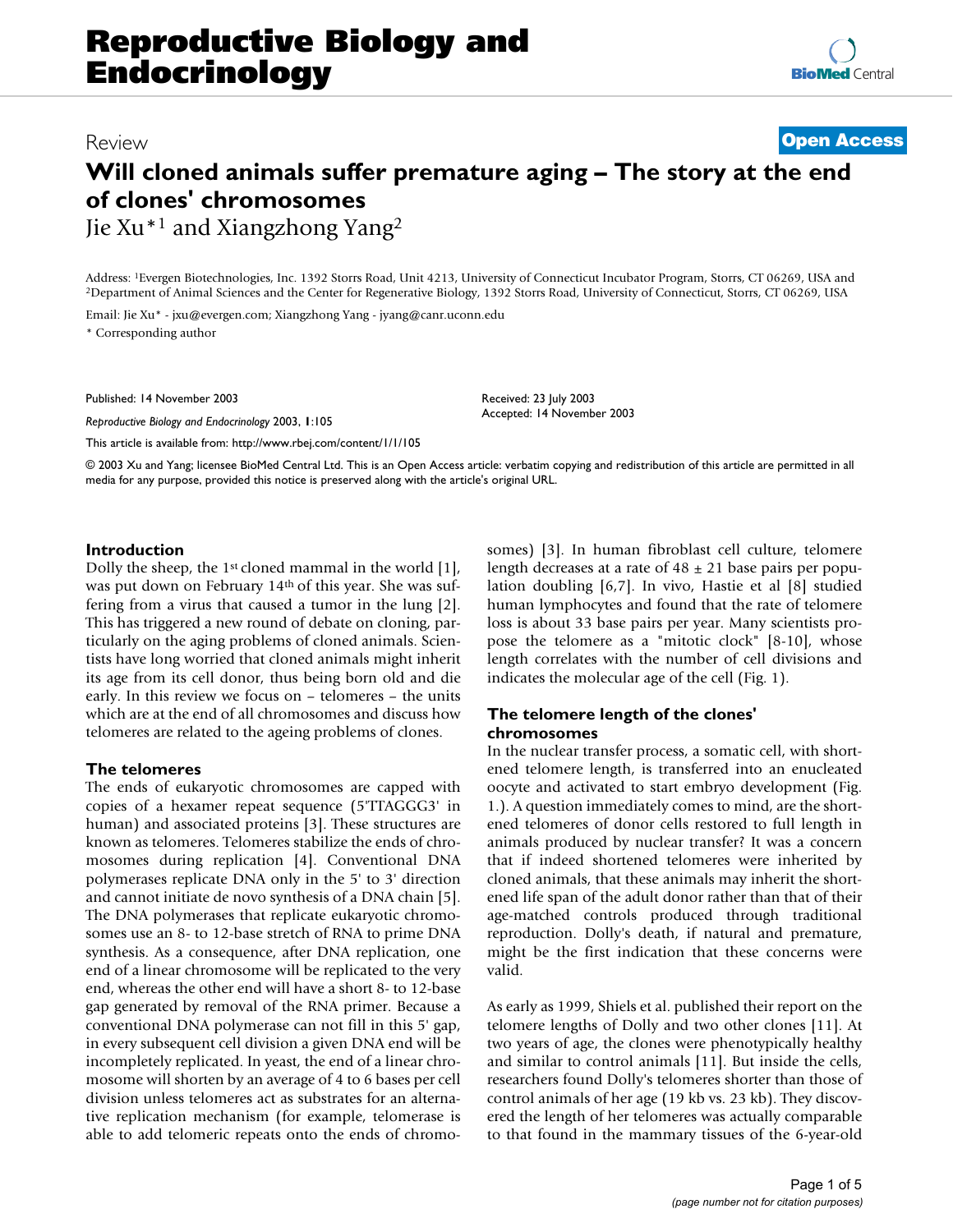<span id="page-1-0"></span>

**Figure 1**<br>Telomeres shorten in somatic cells with each cell division.

donor animal. Another clone that was produced using a donor cell from a 9 day old embryo showed shortened telomere length (20 kb vs. 23 kb) as well. Only the third clone, which was produced by using fetal tissue to produce a donor cell, appeared to have telomeres non-distinguishable in length from those of controls. The authors attributed this exception to the minimal culture duration of these cells [11], rather than the cell type difference. They believed that full restoration of telomere length did not occur in these clones largely because they were produced without germ line involvement. Only in germ line cells, or gametes, but not in most somatic cells, is telomerase activity high and telomere length maintained [3]. In this way telomere length is fully transmitted from generation to generation (for example, a child is born with telomeres the similar length as those his father or grand father were born with, although a father's would be considerably shorter than his son's) while most somatic cells, body cells not involved in reproduction, erode the ends of their chromosomes with each cell division. The results corresponded to the reasoning quite well: the somatic donor cell does not have telomerase activity – telomere length can not be restored – clones should be born with telomere length similar to that of their donor cells.

Although results equivalent to Dolly's were found by Kato et. al. [12], when they observed many characteristics of ageing in male clones derived from a 10 year old bull (numerous wrinkles in the skin, thick bone structure and rough hairs) as well as shortened telomeres, many other research teams soon discovered that telomere restoration can take place in cloned animals. In other words, the gametes – oocyte/sperm are sufficient, but not necessary, for telomeres of normal length in newborns because germ line cells are not the only cells that possess telomerase activity or other factors with the ability to restore telomeres

Researchers at Advanced Cell Technology, in Massachusetts, cultured the cells to extreme: donor cells were in vitro cultured for prolonged periods of time, until 95% of their life span was completed [13]. Six healthy cloned calves were produced from these senescent donor somatic cells, and amazingly, these clones had longer telomeres (20.1 kb) than control animals (18.3 kb); the senescent cells that were used as DNA donors had an average of 15.2 kb [13]. The fact that cloning could extend telomere length drew media attention and swung the pendulum of popular, and scientific, opinion from pessimism to optimism: if indeed, telomere length is the indicator of an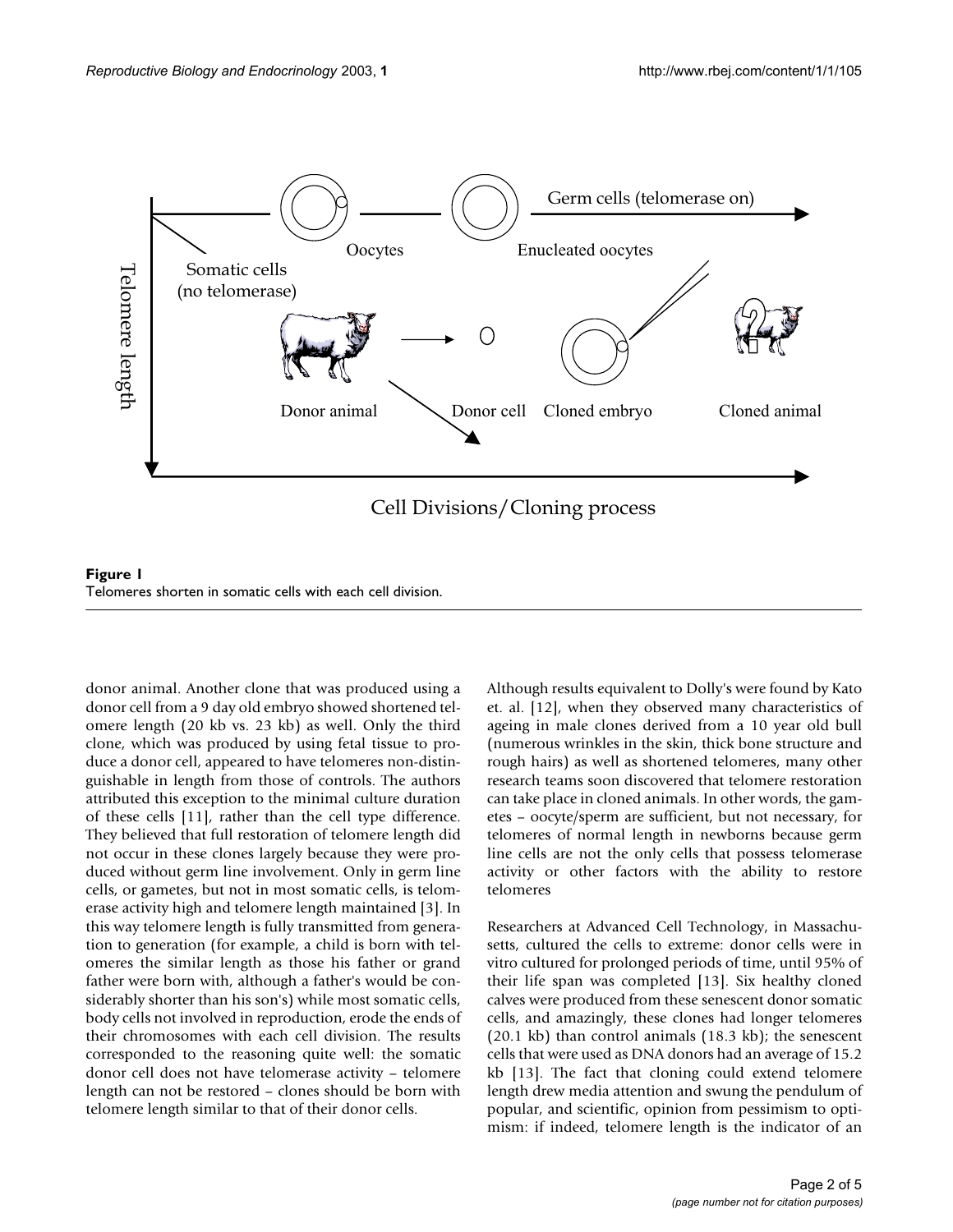| Donor Cell     |                     |                       |                         | TRF (kb)  |                               |                                 | Clone vs.<br>Control | <b>Tissue Assayed</b> | <b>Telomerase</b>  | <b>Ref</b> |
|----------------|---------------------|-----------------------|-------------------------|-----------|-------------------------------|---------------------------------|----------------------|-----------------------|--------------------|------------|
| <b>Species</b> | Origin              | <b>Cell type</b>      | <b>Note</b>             | Donor     | Control                       | Clone                           |                      |                       |                    |            |
| Sheep          | <b>Adult Female</b> | Mammary gland         |                         |           | 23.9                          | 19.14                           | Shorter              | Blood                 |                    | [1]        |
| Sheep          | <b>Fetal Female</b> | Embryonic             | Very short<br>culture   |           | 23.9                          | 21.19                           | Similar              | Blood                 |                    | [11]       |
| Cattle         | <b>Fetal Female</b> | fibroblast            | Extreme Long<br>culture | 15.2      | 18.3                          | 20.1                            | Longer               | <b>Blood</b> cells    | High in Blastocyst | [13]       |
| Cattle         | <b>Adult Female</b> | Fibroblast<br>cumulus |                         | 12.4      | 14.7                          | 15.4                            | Similar              | Fibroblast            | High in blastocyst | [15]       |
| Cattle         | <b>Adult Female</b> | fibroblast            |                         | 13.68     | 20.9 (fetal)<br>$20.5$ (calf) | 17.95 (fetal)<br>$15.3$ (calf)  | Similar<br>Similar   | Fibroblast            | High in blastocyst | [16]       |
|                | <b>Adult Male</b>   |                       |                         | 17.85     | 20.9 (fetal)<br>$20.5$ (calf) | 22.74 (fetal)<br>$21.33$ (calf) | Similar              | Fibroblast            | High in blastocyst | [16]       |
| Cattle         | <b>Adult Male</b>   | Ear                   |                         |           |                               |                                 | Longer               | Ear                   |                    | [12]       |
|                | <b>Adult Male</b>   | Ear                   |                         |           |                               |                                 | Similar              | White blood cells     |                    | [12]       |
| Cattle         | <b>Adult Female</b> | Epithelial            |                         | $15 - 16$ | 20.43                         | $12.5 - 14.3$                   | Shorter              | White blood cells     |                    | [2]        |
|                | <b>Adult Female</b> | Oviduct               |                         | 16.9      | 20.43                         | $14.9 - 16.0$                   | Shorter              | White blood cells     |                    | [2]        |
|                | Adult Male          | Muscle                |                         | 20.1      | 20.43                         | $19.6 - 19.9$                   | Similar              | White blood cells     |                    | [2]        |
|                | <b>Adult Male</b>   | Skin fibroblast       |                         | 18.2      | 20.43                         | $20.0 - 20.4$                   | Similar              | White blood cells     |                    | [2]        |
|                | Fetal               | Embryonic cells       |                         |           | 20.43                         | $21.7 - 26.2$                   | Longer               | White blood cells     |                    | [2]        |
| Mouse          | Adult               | Cumulus               |                         | 48        | 48                            | 48                              | Similar              |                       |                    | [17]       |

#### <span id="page-2-0"></span>**Table 1: Telomere lengths in cloned animals**

individual's life span, and our understanding of the elongation mechanism is or will be good enough to make the process controllable, the nuclear transfer technique is offering us the possibility to rejuvenate cells thus making the dream of immortality closer to a reality. It is noteworthy to mention here that telomere length does not necessarily correlate with an animal's lifespan, nor do we know whether the actual physiological age of cloned animals is accurately reflected by their telomere length. The telomere model is very popular among the many mechanisms scientists have proposed for ageing at the cellular level. Other explanations include oxidative damage, accumulation of genomic changes, Mitochondrial DNA mutations, etc. (for review, see [14]).

In a further deviation from the above mentioned results, Tian et. al. [15] and Betts et. al. [16] found that telomere lengths of their clones' were not different from those of control animals; they were neither longer, nor shorter. In the smaller-sized mice, which have longer-telomerelength, Wakayama et al. [17] found the telomeres remained about the same size (48 kb) in peripheral blood lymphocytes throughout six generations of clones/ reclones they tested. In fact, the trend was for the telomeres to lengthen with each generation, but this could not be shown statistically significant [17]. Successive generations of clones G1-G6 showed no signs of premature aging as judged by gross behavior parameters. These results, together with that from Lanza et al. [13], Tian et al. [15] and Betts et al. [16] verified that telomere shortening is not a necessary outcome of the cloning process. It appears that the embryo has inherited ability to determine the extent to which the telomeres should go. Although the mechanisms remain unclear, telomerase is no doubt an indispensable key element in telomere reprogramming events and many cattle cloning groups have reported telomerase activity in early stage reconstructed embryos [13,15,16].

The dynamics of telomerase activity during early embryo development was extensively studied in cattle. Telomerase activity is found up-regulated at the blastocyst stage, in *in vitro* fertilization (IVF) systems [18], parthnogenetic activation (PA) systems [19], and nuclear transfer systems [19]. This is consistent with the findings, in human and mice early IVF embryos [20], suggesting a conserved telomerase reprogramming pattern during early mammalian embryo development. Cloned bovine embryos displayed telomerase dynamics, similar to those of IVF and PA embryos [18,19]. The up regulating of telomerase activity at the blastocyst stage may contribute to telomere length restoration in embryo development after nuclear transfer and could explain the normal telomere length found in some cloned animals, including cattle and mice [13,15- 17]. No reports of telomerase activity in cloned embryos of other species (including sheep) are available to date.

The discrepancy of reported telomere restoration (shorter, similar, longer) after nuclear transfer in different reports (Table [1.](#page-2-0)) may come from various factors, which include: species, donor cell type, donor cell culture time, nuclear transfer procedures, sampling and measuring protocols.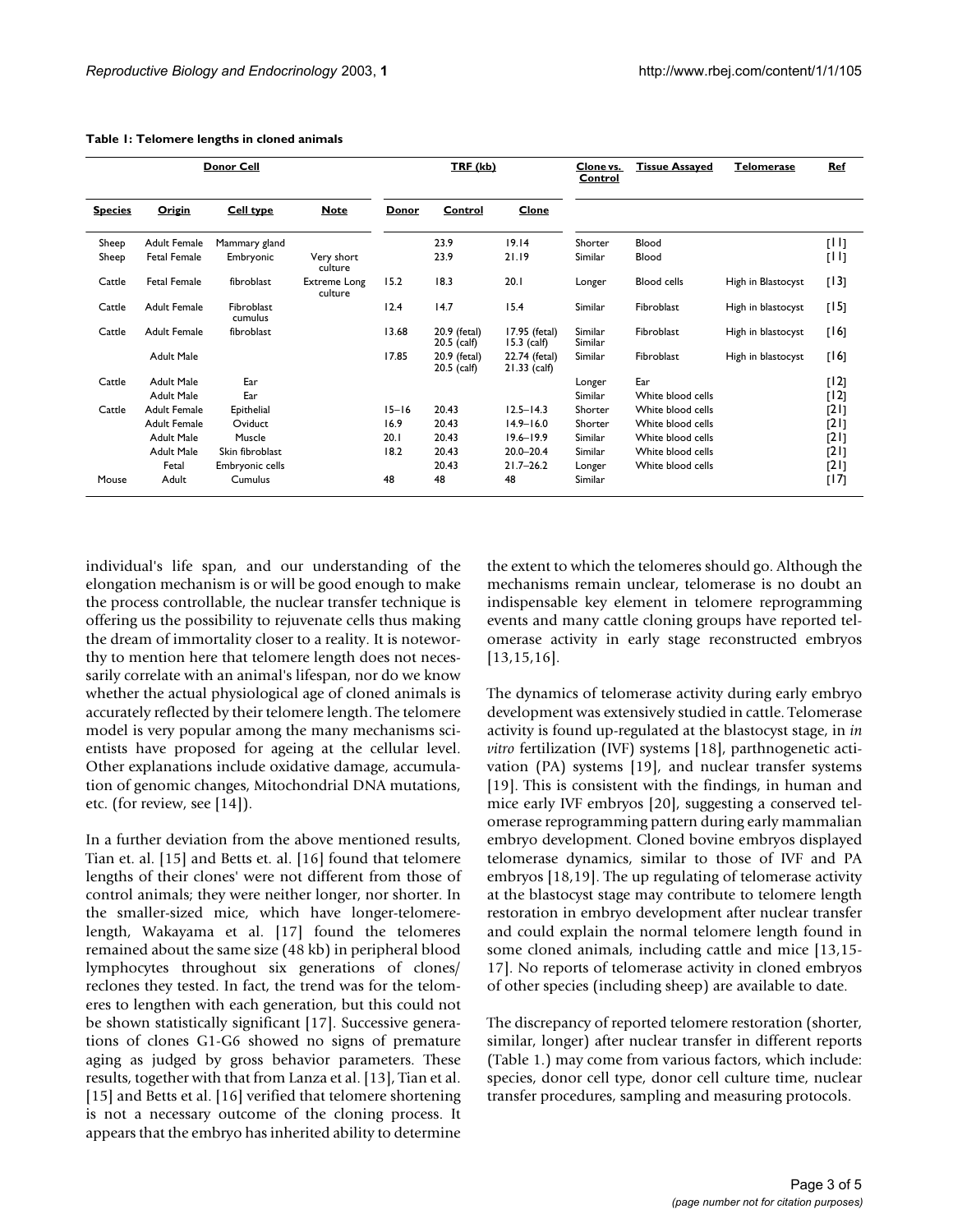Donor cell effect on telomere length is well studied in the recent Miyashita [21] paper. In this study, they produced 14 cloned cattle using nuclei of donor cells derived from muscle, oviduct, mammary and ear skin. All three types (normal, shorter, longer) of telomeres were found when different donor cell types were compared. Clones from muscle or ear skin cell origin, had longer telomeres than the donor animal, but were within the normal range of same age controls. Clones from oviduct and mammary epithelia cell origin had telomeres that were shorter than those of controls. While clones derived from embryonic cell origins have telomeres longer than those of their agematched controls. This concurs with the work by Lanza et. al [13], in which elongated telomeres were found when fetal fibroblast cells were used as donor cells. In Dolly's study, the animal produced from fetal tissue appeared to have telomere lengths non-distinguishable from normal controls, while the other two, including Dolly, which originated from adult cells, were found to have shorter telomeres. It will be an interesting study to compare the extent of telomere restoration using cells with different degrees of pluro-potency and different levels of telomerase activity. The availability of telomere reprogramming machinery in donor cells will at least not inhibit the process from happening, or it may trigger the restoration.

The time cells spend in culture is a complicated factor. Shorter culture time resulted in similar telomere length to controls in Shields et al.'s paper [11]. Extremely long culture resulted in extended telomere length in Lanza et al.'s paper [13]. One explanation might be: short time culture allowed the donor cell nucleus to be transferred with relatively long telomeres that is, they would start out long and remain long. On the other hand, extremely long culture time erodes the telomeres so short that the repair mechanisms are triggered and result in the over-elongation of telomeres. While the authors are writing this review, Clark et. al. published their results on telomere lengths in cloned sheep [22], which supports this hypothesis. They have shown in their study that NT does extend the telomeres from donor nuclei derived from late-passage cells that are near-senescent, however, telomeres of cultures established from fetuses generated by NT from early passage donor cells are not significantly different in length to those in the donor cell [22].

After many groups have demonstrated the various possibilities of cloning, it is at the point of investigating the molecular basis of telomere/telomerase (and other epigenetic) programming/reprogramming events in embryo development (and through nuclear transfer) and only this can provide a conclusive answer to questions such as 'how old was Dolly'. Up to now, our understanding is limited to observations of the telomere lengths of the animals, the telomerase activity of the cells and embryos, and the correlation between many factors (culture time, donor cell type, etc.) with telomere lengths. We remain limited by insufficient numbers of animals for research. Keep in mind, although eight other species: cow [23-25], mouse [26,27], pig [28-30], goat [31], rabbit [32], cat [33], mule [34] and horse [35] have been cloned since Dolly, nuclear transfer is still a very inefficient process (2%) [36] and very small numbers of clones are available for research [2]. However, telomere length appears to have been exonerated for the inefficiency: Tian et. al. [15] produced 4 live clones and 6 dead clones (died soon after birth). Both the live (15.38 kb) and dead (15.87 kb) clones had telomeres of the same lengths as controls (14.73 kb). The dead clones were found to have abnormal X chromosomes inactivation in a later study [37], indicating that the high fatality rate of clones is related to abnormal gene expression during embryo development.

### **Acknowledgements**

The authors would like to thank Ms. Marina Juliana for her critical review and editing of the manuscript.

#### **References**

- 1. Wilmut I, Schnieke AE, McWhir J, Kind AJ, Campbell KH: **[Viable off](http://www.ncbi.nlm.nih.gov/entrez/query.fcgi?cmd=Retrieve&db=PubMed&dopt=Abstract&list_uids=10.1038/385810a0)[spring derived from fetal and adult mammalian cells](http://www.ncbi.nlm.nih.gov/entrez/query.fcgi?cmd=Retrieve&db=PubMed&dopt=Abstract&list_uids=10.1038/385810a0)[.](http://www.ncbi.nlm.nih.gov/entrez/query.fcgi?cmd=Retrieve&db=PubMed&dopt=Abstract&list_uids=9039911)** *Nature* 1997, **385:**810-813.
- 2. Giles J, Knight J: **[Dolly's death leaves researchers woolly on](http://www.ncbi.nlm.nih.gov/entrez/query.fcgi?cmd=Retrieve&db=PubMed&dopt=Abstract&list_uids=10.1038/421776a) [clone ageing issue](http://www.ncbi.nlm.nih.gov/entrez/query.fcgi?cmd=Retrieve&db=PubMed&dopt=Abstract&list_uids=10.1038/421776a)[.](http://www.ncbi.nlm.nih.gov/entrez/query.fcgi?cmd=Retrieve&db=PubMed&dopt=Abstract&list_uids=12594470)** *Nature* 2003, **421:**776.
- 3. Zakian VA: **[Telomeres: beginning to understand the end.](http://www.ncbi.nlm.nih.gov/entrez/query.fcgi?cmd=Retrieve&db=PubMed&dopt=Abstract&list_uids=7502069)** *Science* 1995, **270:**1601-1607.
- 4. Preston RJ: **[Telomeres, telomerase and chromosome](http://www.ncbi.nlm.nih.gov/entrez/query.fcgi?cmd=Retrieve&db=PubMed&dopt=Abstract&list_uids=9146697) [stability.](http://www.ncbi.nlm.nih.gov/entrez/query.fcgi?cmd=Retrieve&db=PubMed&dopt=Abstract&list_uids=9146697)** *Radiat Res* 1997, **147:**529-534.
- 5. Watson JD: **[Origin of concatemeric T7 DNA.](http://www.ncbi.nlm.nih.gov/entrez/query.fcgi?cmd=Retrieve&db=PubMed&dopt=Abstract&list_uids=4507727)** *Nat New Biol* 1972, **239:**197-201.
- 6. Harley CB, Futcher AB, Greider CW: **[Telomeres shorten during](http://www.ncbi.nlm.nih.gov/entrez/query.fcgi?cmd=Retrieve&db=PubMed&dopt=Abstract&list_uids=10.1038/345458a0) [ageing of human fibroblasts](http://www.ncbi.nlm.nih.gov/entrez/query.fcgi?cmd=Retrieve&db=PubMed&dopt=Abstract&list_uids=10.1038/345458a0)[.](http://www.ncbi.nlm.nih.gov/entrez/query.fcgi?cmd=Retrieve&db=PubMed&dopt=Abstract&list_uids=2342578)** *Nature* 1990, **345:**458-460.
- 7. Levy MZ, Allsopp RC, Futcher AB, Greider CW, Harley CB: **[Tel](http://www.ncbi.nlm.nih.gov/entrez/query.fcgi?cmd=Retrieve&db=PubMed&dopt=Abstract&list_uids=1613801)[omere end-replication problem and cell aging.](http://www.ncbi.nlm.nih.gov/entrez/query.fcgi?cmd=Retrieve&db=PubMed&dopt=Abstract&list_uids=1613801)** *J Mol Biol* 1992, **225:**951-960.
- 8. Hastie ND, Dempster M, Dunlop MG, Thompson AM, Green DK, Allshire RC: **[Telomere reduction in human colorectal carci](http://www.ncbi.nlm.nih.gov/entrez/query.fcgi?cmd=Retrieve&db=PubMed&dopt=Abstract&list_uids=10.1038/346866a0)[noma and with ageing](http://www.ncbi.nlm.nih.gov/entrez/query.fcgi?cmd=Retrieve&db=PubMed&dopt=Abstract&list_uids=10.1038/346866a0)[.](http://www.ncbi.nlm.nih.gov/entrez/query.fcgi?cmd=Retrieve&db=PubMed&dopt=Abstract&list_uids=2392154)** *Nature* 1990, **346:**866-868.
- 9. Holt SE, Shay JW, Wright WE: **[Refining the telomere-telomer](http://www.ncbi.nlm.nih.gov/entrez/query.fcgi?cmd=Retrieve&db=PubMed&dopt=Abstract&list_uids=9631006)[ase hypothesis of aging and cancer.](http://www.ncbi.nlm.nih.gov/entrez/query.fcgi?cmd=Retrieve&db=PubMed&dopt=Abstract&list_uids=9631006)** *Nat Biotechnol* 1996, **14:**836-839.
- 10. Olovnikov AM: **[A theory of marginotomy. The incomplete](http://www.ncbi.nlm.nih.gov/entrez/query.fcgi?cmd=Retrieve&db=PubMed&dopt=Abstract&list_uids=4754905) [copying of template margin in enzymic synthesis of polynu](http://www.ncbi.nlm.nih.gov/entrez/query.fcgi?cmd=Retrieve&db=PubMed&dopt=Abstract&list_uids=4754905)[cleotides and biological significance of the phenomenon.](http://www.ncbi.nlm.nih.gov/entrez/query.fcgi?cmd=Retrieve&db=PubMed&dopt=Abstract&list_uids=4754905)** *J Theor Biol* 1973, **41:**181-190.
- 11. Shiels PG, Kind AJ, Campbell KH, Waddington D, Wilmut I, Colman A, Schnieke AE: **[Analysis of telomere lengths in cloned sheep](http://www.ncbi.nlm.nih.gov/entrez/query.fcgi?cmd=Retrieve&db=PubMed&dopt=Abstract&list_uids=10.1038/20580)[.](http://www.ncbi.nlm.nih.gov/entrez/query.fcgi?cmd=Retrieve&db=PubMed&dopt=Abstract&list_uids=10360570)** *Nature* 1999, **399:**316-317.
- 12. Kato Y, Tani T, Tsunoda Y: **[Cloning of calves from various](http://www.ncbi.nlm.nih.gov/entrez/query.fcgi?cmd=Retrieve&db=PubMed&dopt=Abstract&list_uids=11058438) [somatic cell types of male and female adult, newborn and](http://www.ncbi.nlm.nih.gov/entrez/query.fcgi?cmd=Retrieve&db=PubMed&dopt=Abstract&list_uids=11058438) [fetal cows.](http://www.ncbi.nlm.nih.gov/entrez/query.fcgi?cmd=Retrieve&db=PubMed&dopt=Abstract&list_uids=11058438)** *J Reprod Fertil* 2000, **120:**231-237.
- 13. Lanza RP, Cibelli JB, Blackwell C, Cristofalo VJ, Francis MK, Baerlocher GM, Mak J, Schertzer M, Chavez EA, Sawyer N, Lansdorp PM, West MD: **[Extension of cell life-span and telomere length in](http://www.ncbi.nlm.nih.gov/entrez/query.fcgi?cmd=Retrieve&db=PubMed&dopt=Abstract&list_uids=10.1126/science.288.5466.665) [animals cloned from senescent somatic cells](http://www.ncbi.nlm.nih.gov/entrez/query.fcgi?cmd=Retrieve&db=PubMed&dopt=Abstract&list_uids=10.1126/science.288.5466.665)[.](http://www.ncbi.nlm.nih.gov/entrez/query.fcgi?cmd=Retrieve&db=PubMed&dopt=Abstract&list_uids=10784448)** *Science* 2000, **288:**665-669.
- 14. Johnson FB, Sinclair DA, Guarente L: **[Molecular biology of aging.](http://www.ncbi.nlm.nih.gov/entrez/query.fcgi?cmd=Retrieve&db=PubMed&dopt=Abstract&list_uids=9988222)** *Cell* 1999, **96:**291-302.
- 15. Tian XC, Xu J, Yang X: **[Normal telomere lengths found in](http://www.ncbi.nlm.nih.gov/entrez/query.fcgi?cmd=Retrieve&db=PubMed&dopt=Abstract&list_uids=10.1038/81559) [cloned cattle](http://www.ncbi.nlm.nih.gov/entrez/query.fcgi?cmd=Retrieve&db=PubMed&dopt=Abstract&list_uids=10.1038/81559)[.](http://www.ncbi.nlm.nih.gov/entrez/query.fcgi?cmd=Retrieve&db=PubMed&dopt=Abstract&list_uids=11062462)** *Nat Genet* 2000, **26:**272-273.
- 16. Betts D, Bordignon V, Hill J, Winger Q, Westhusin M, Smith L, King W: **[Reprogramming of telomerase activity and rebuilding of](http://www.ncbi.nlm.nih.gov/entrez/query.fcgi?cmd=Retrieve&db=PubMed&dopt=Abstract&list_uids=14711) [telomere length in cloned cattle](http://www.ncbi.nlm.nih.gov/entrez/query.fcgi?cmd=Retrieve&db=PubMed&dopt=Abstract&list_uids=14711)[.](http://www.ncbi.nlm.nih.gov/entrez/query.fcgi?cmd=Retrieve&db=PubMed&dopt=Abstract&list_uids=10.1073/pnas.031559298)** *Proc Natl Acad Sci U S A* 2001, **98:**1077-1082.